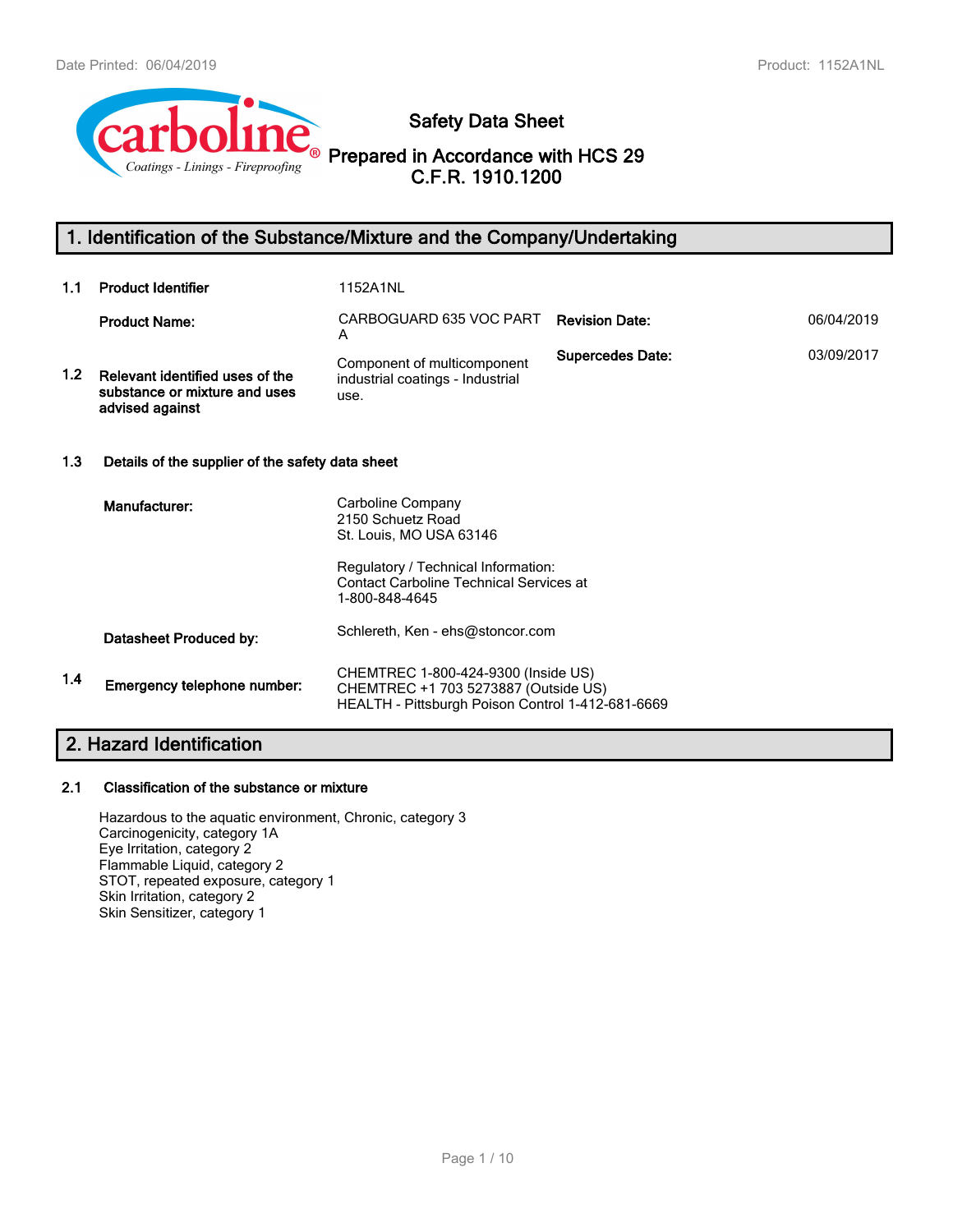## **2.2 Label elements**

## **Symbol(s) of Product**



## **Signal Word**

Danger

## **Named Chemicals on Label**

MICROCRYSTALLINE SILICA, EPOXY RESIN, BISPHENOL A EPOXY RESIN

## **HAZARD STATEMENTS**

| Flammable Liquid, category 2                                 | H <sub>225</sub> | Highly flammable liquid and vapour.                                            |
|--------------------------------------------------------------|------------------|--------------------------------------------------------------------------------|
| Skin Irritation, category 2                                  | H315             | Causes skin irritation.                                                        |
| Skin Sensitizer, category 1                                  | H317             | May cause an allergic skin reaction.                                           |
| Eye Irritation, category 2                                   | H319             | Causes serious eye irritation.                                                 |
| Carcinogenicity, category 1A                                 | H350-1A          | May cause cancer.                                                              |
| STOT, repeated exposure, category 1                          | H372             | Causes damage to organs through prolonged or repeated<br>exposure.             |
| Hazardous to the aquatic environment,<br>Chronic, category 3 | H412             | Harmful to aquatic life with long lasting effects.                             |
| <b>PRECAUTION PHRASES</b>                                    |                  |                                                                                |
|                                                              | P201             | Obtain special instructions before use.                                        |
|                                                              | P202             | Do not handle until all safety precautions have been read<br>and understood.   |
|                                                              | P210             | Keep away from heat/sparks/open flames/hot surfaces. - No<br>smoking.          |
|                                                              | P235             | Keep cool.                                                                     |
|                                                              | P <sub>260</sub> | Do not breathe dust/fume/gas/mist/vapours/spray.                               |
|                                                              | P <sub>264</sub> | Wash hands thoroughly after handling.                                          |
|                                                              | P273             | Avoid release to the environment.                                              |
|                                                              | P280             | Wear protective gloves/protective clothing/eye protection/<br>face protection. |
|                                                              | P284             | Wear respiratory protection.                                                   |
|                                                              | P302+352         | IF ON SKIN: Wash with plenty of soap and water.                                |
|                                                              | P305+351+338     | IF IN EYES: Rinse cautiously with water for several minutes.                   |
|                                                              |                  | Remove contact lenses, if present and easy to do so.<br>Continue rinsing.      |
|                                                              | P308+313         | IF exposed or concerned: Get medical advice/attention                          |
|                                                              | P314             | Get medical advice/attention if you feel unwell.                               |
|                                                              | P333+313         | If skin irritation or rash occurs: Get medical advice/attention.               |
|                                                              | P403+233         | Store in a well-ventilated place. Keep container tightly<br>closed.            |

## **2.3 Other hazards**

No Information

## **Results of PBT and vPvB assessment:**

The product does not meet the criteria for PBT/VPvB in accordance with Annex XIII.

# **3. Composition/Information On Ingredients**

**3.2 Mixtures**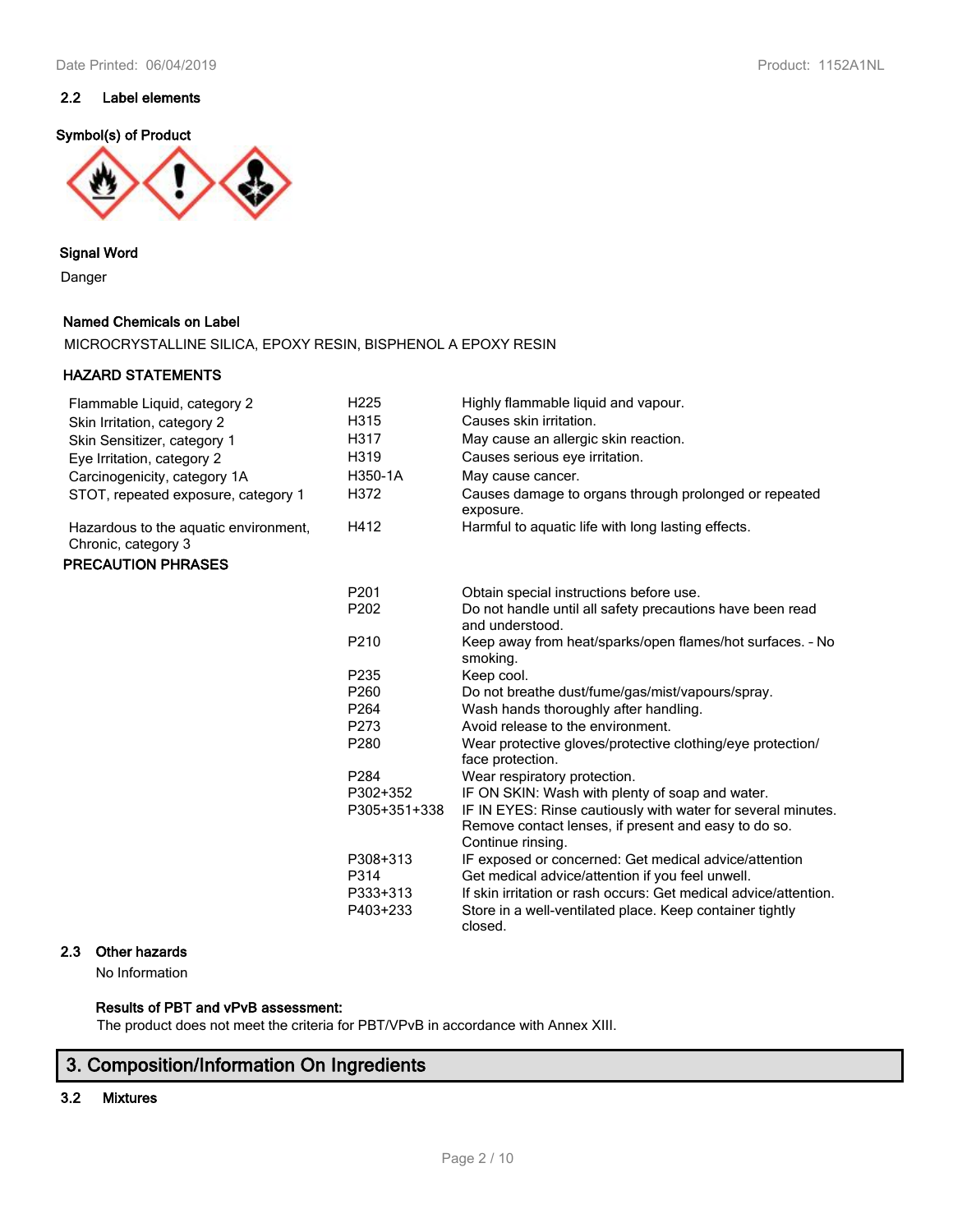#### **Hazardous Ingredients**

| CAS-No.<br>14808-60-7<br>13463-67-7<br>25036-25-3<br>25068-38-6<br>110-43-0<br>64742-95-6<br>540-88-5<br>78-93-3 | <b>Chemical Name</b><br>MICROCRYSTALLINE SILICA<br>TITANIUM DIOXIDE<br>EPOXY RESIN<br>BISPHENOL A EPOXY RESIN<br>METHYL N-AMYL KETONE<br>AROMATIC HYDROCARBON<br>TERT-BUTYL ACETATE<br><b>METHYL ETHYL KETONE</b> |                                  | <u>%</u><br>$10 - 25$<br>$10 - 25$<br>$10 - 25$<br>$2.5 - 10$<br>$2.5 - 10$<br>$2.5 - 10$<br>$2.5 - 10$<br>$2.5 - 10$ |
|------------------------------------------------------------------------------------------------------------------|-------------------------------------------------------------------------------------------------------------------------------------------------------------------------------------------------------------------|----------------------------------|-----------------------------------------------------------------------------------------------------------------------|
| CAS-No.                                                                                                          | <b>GHS Symbols</b>                                                                                                                                                                                                | <b>GHS Hazard Statements</b>     | <b>M-Factors</b>                                                                                                      |
| 14808-60-7                                                                                                       | GHS08                                                                                                                                                                                                             | H350-372                         | 0                                                                                                                     |
| 13463-67-7                                                                                                       |                                                                                                                                                                                                                   |                                  | 0                                                                                                                     |
| 25036-25-3                                                                                                       | GHS07                                                                                                                                                                                                             | H315-317-319                     | 0                                                                                                                     |
| 25068-38-6                                                                                                       | GHS07-GHS09                                                                                                                                                                                                       | H315-317-319-411                 | 0                                                                                                                     |
| 110-43-0                                                                                                         | GHS02-GHS07                                                                                                                                                                                                       | H <sub>226</sub> -302-332        | 0                                                                                                                     |
| 64742-95-6                                                                                                       | GHS02-GHS07-GHS08-GHS09                                                                                                                                                                                           | H226-304-315-319-332-335-336-411 | 0                                                                                                                     |
| 540-88-5                                                                                                         | GHS02-GHS07                                                                                                                                                                                                       | H225-332-335-336                 | 0                                                                                                                     |
| 78-93-3                                                                                                          | GHS02-GHS07                                                                                                                                                                                                       | H225-319-336                     | 0                                                                                                                     |

**Additional Information:** The text for GHS Hazard Statements shown above (if any) is given in Section 16.

## **4. First-aid Measures**

## **4.1 Description of First Aid Measures**

**AFTER INHALATION:** Give oxygen or artificial respiration if needed. Remove person to fresh air. If signs/symptoms continue, get medical attention.

**AFTER SKIN CONTACT:** In case of contact, immediately flush skin with plenty of water for at least 15 minutes while removing contaminated clothing and shoes. If skin irritation persists, call a physician.

**AFTER EYE CONTACT:** Rinse thoroughly with plenty of water for at least 15 minutes and consult a physician. **AFTER INGESTION:** Do NOT induce vomiting. Never give anything by mouth to an unconscious person. If swallowed, call a poison control centre or doctor immediately.

## **4.2 Most important symptoms and effects, both acute and delayed**

Harmful if swallowed. Irritating to eyes and skin. Risk of serious damage to the lungs (by aspiration). Vapours may cause drowsiness and dizziness.

## **4.3 Indication of any immediate medical attention and special treatment needed**

No information available on clinical testing and medical monitoring. Specific toxicological information on substances, if available, can be found in section 11.

When symptoms persist or in all cases of doubt seek medical advice.

## **5. Fire-fighting Measures**

## **5.1 Extinguishing Media:**

Carbon Dioxide, Dry Chemical, Foam, Water Fog

**UNUSUAL FIRE AND EXPLOSION HAZARDS:** Flammable liquid. Vapours are heavier than air and may spread along floors. Vapours may form explosive mixtures with air. Vapors may travel to areas away from work site before igniting/flashing back to vapor source. Provide adequate ventilation. Prevent the creation of flammable or explosive concentrations of vapour in air and avoid vapour concentration higher than the occupational exposure limits. Keep away from heat/sparks/open flames/hot surfaces. - No smoking. Electrical installations / working materials must comply with the technological safety standards. Wear shoes with conductive soles.

## **5.2 Special hazards arising from the substance or mixture**

No Information

## **5.3 Advice for firefighters**

In the event of fire, wear self-contained breathing apparatus. Cool containers / tanks with water spray. Flammable.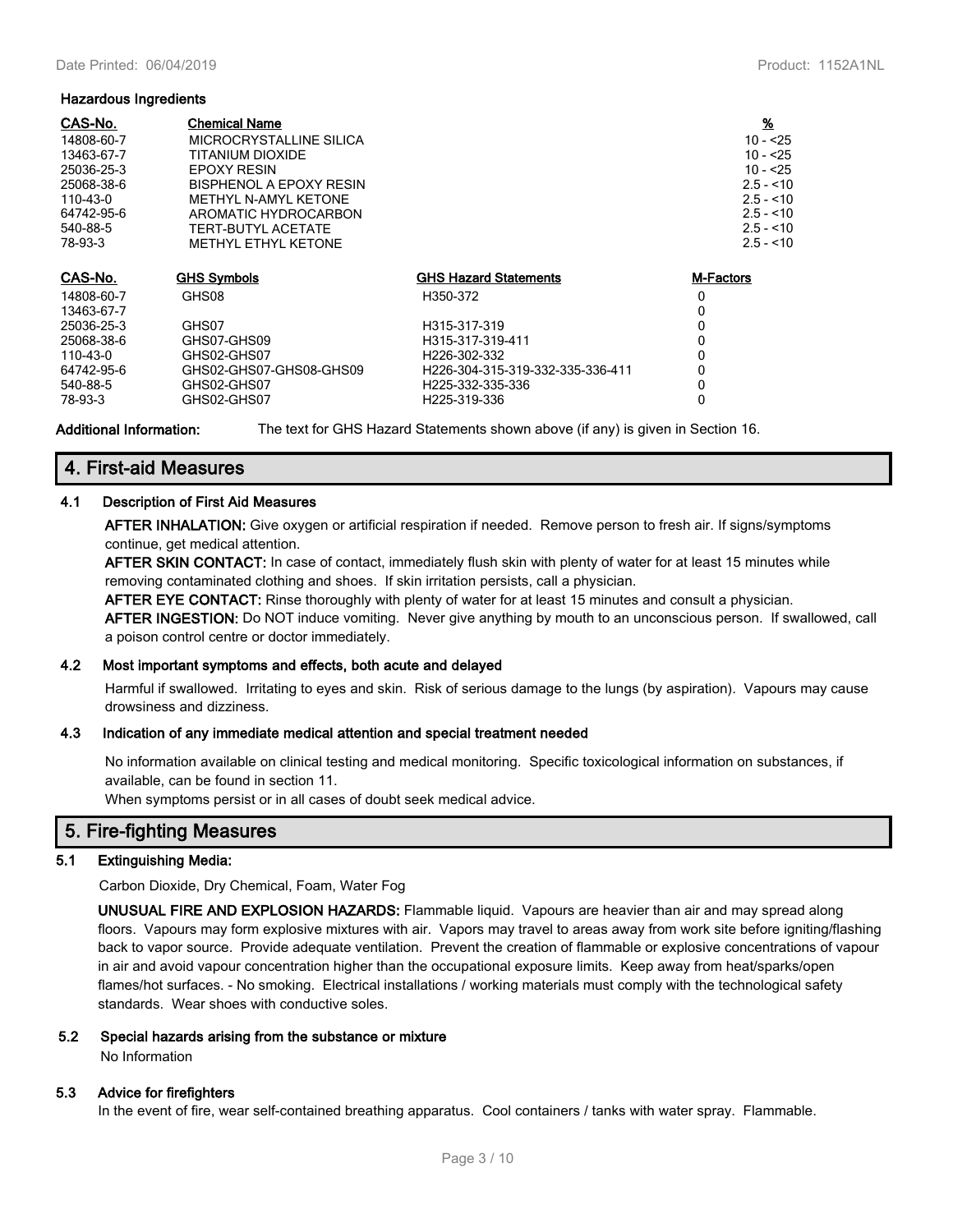## **6. Accidental Release Measures**

### **6.1 Personal precautions, protective equipment and emergency procedures**

Ensure adequate ventilation. Evacuate personnel to safe areas. Remove all sources of ignition. To avoid ignition of vapours by static electricity discharge, all metal parts of the equipment must be grounded. Wear personal protective equipment. For personal protection see section 8.

#### **6.2 Environmental precautions**

Do not allow material to contaminate ground water system. Prevent product from entering drains.

#### **6.3 Methods and material for containment and cleaning up**

Prevent further leakage or spillage if safe to do so. Contain spillage, soak up with non-combustible absorbent material, (e.g. sand, earth, diatomaceous earth, vermiculite) and transfer to a container for disposal according to local / national regulations (see section 13).

## **6.4 Reference to other sections**

Please refer to disposal requirements or country specific disposal requirements for this material. See Section 13 for further information.

## **7. Handling and Storage**

## **7.1 Precautions for safe handling**

**INSTRUCTIONS FOR SAFE HANDLING :** Keep containers dry and tightly closed to avoid moisture absorption and contamination. Prepare the working solution as given on the label(s) and/or the user instructions. Do not breathe vapours or spray mist. Ensure all equipment is electrically grounded before beginning transfer operations. Do not use sparking tools. Do not get in eyes, on skin, or on clothing. Use only with adequate ventilation/personal protection. Wash thoroughly after handling.

**PROTECTION AND HYGIENE MEASURES :** Handle in accordance with good industrial hygiene and safety practice. Wash hands before breaks and at the end of workday. When using, do not eat, drink or smoke.

## **7.2 Conditions for safe storage, including any incompatibilities**

#### **CONDITIONS TO AVOID:** Heat, flames and sparks.

**STORAGE CONDITIONS:** Keep container closed when not in use. Store in a dry, well ventilated place away from sources of heat, ignition and direct sunlight.

## **7.3 Specific end use(s)**

No specific advice for end use available.

## **8. Exposure Controls/Personal Protection**

## **8.1 Control parameters**

## **Ingredients with Occupational Exposure Limits (US)**

| Name                        | CAS-No.    | <b>ACGIH TWA</b>  | <b>ACGIH STEL</b> | <b>ACGIH Ceiling</b> |
|-----------------------------|------------|-------------------|-------------------|----------------------|
| MICROCRYSTALLINE SILICA     | 14808-60-7 | 0.025 MGM3        | N/E               | N/E                  |
| TITANIUM DIOXIDE            | 13463-67-7 | $10 \text{ mg/m}$ | N/E               | N/E                  |
| <b>EPOXY RESIN</b>          | 25036-25-3 | N/E               | N/E               | N/E                  |
| BISPHENOL A EPOXY RESIN     | 25068-38-6 | N/E               | N/E               | N/E                  |
| <b>METHYL N-AMYL KETONE</b> | 110-43-0   | 50 PPM            | N/E               | N/E                  |
| AROMATIC HYDROCARBON        | 64742-95-6 | 300.0 PPM         | N/E               | N/E                  |
| TERT-BUTYL ACETATE          | 540-88-5   | 50 PPM            | <b>150 PPM</b>    | N/E                  |
| METHYL ETHYL KETONE         | 78-93-3    | 200 PPM           | 300 PPM           | N/E                  |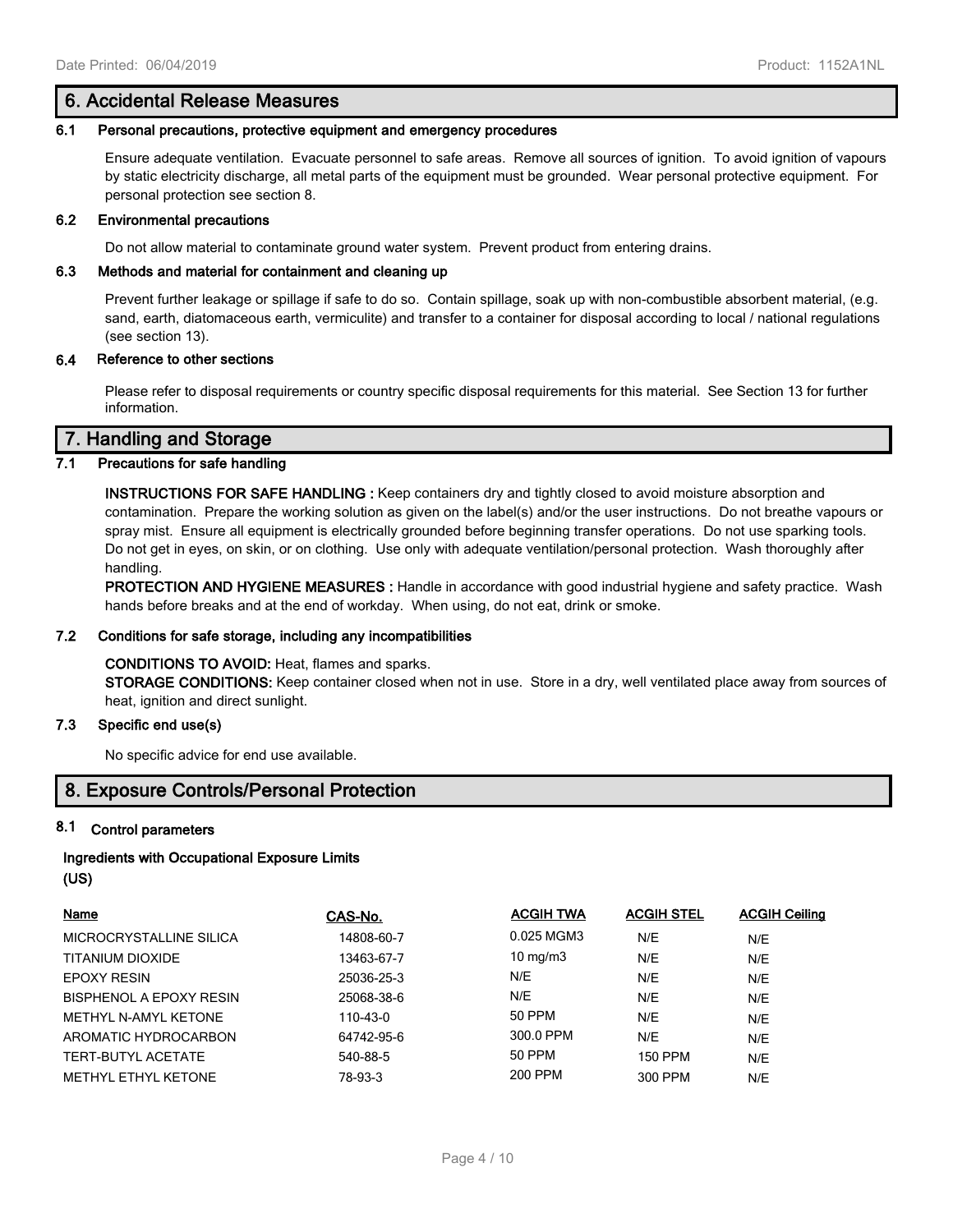Date Printed: 06/04/2019 Product: 1152A1NL

| Name                           | CAS-No.    | <b>OSHA PEL</b>                           | <b>OSHA STEL</b> |
|--------------------------------|------------|-------------------------------------------|------------------|
| MICROCRYSTALLINE SILICA        | 14808-60-7 | 0.05 MGM3                                 | N/E              |
| TITANIUM DIOXIDE               | 13463-67-7 | 15 MGM3                                   | N/E              |
| <b>EPOXY RESIN</b>             | 25036-25-3 | N/E                                       | N/E              |
| <b>BISPHENOL A EPOXY RESIN</b> | 25068-38-6 | N/E                                       | N/E              |
| METHYL N-AMYL KETONE           | 110-43-0   | 465 MGM3, 100<br><b>PPM</b>               | N/E              |
| AROMATIC HYDROCARBON           | 64742-95-6 | 500.0 PPM                                 | N/E              |
| <b>TERT-BUTYL ACETATE</b>      | 540-88-5   | 950 MGM3, 200<br><b>PPM</b>               | N/E              |
| METHYL ETHYL KETONE            | 78-93-3    | 590 MGM3, 200 885 MGM3, 300<br><b>PPM</b> | <b>PPM</b>       |

**FURTHER INFORMATION:** Refer to the regulatory exposure limits for the workforce enforced in each country.

## **8.2 Exposure controls**

#### **Personal Protection**

**RESPIRATORY PROTECTION:** In order to avoid inhalation of spray-mist and sanding dust, all spraying and sanding must be done wearing adequate respirator. Use only with ventilation to keep levels below exposure guidelines reported in this document. User should test and monitor exposure levels to ensure all personnel are below guidelines. If not sure, or not able to monitor, use State or federally approved supplied air respirator. For silica containing coatings in a liquid state, and/or if no exposure limits are established above, air-supplied respirators are generally not required.

**EYE PROTECTION:** Ensure that eyewash stations and safety showers are close to the workstation location. Safety glasses with side-shields.

**HAND PROTECTION:** Gloves should be discarded and replaced if there is any indication of degradation or chemical breakthrough. Impervious gloves. Request information on glove permeation properties from the glove supplier. Lightweight protective clothing

**OTHER PROTECTIVE EQUIPMENT:** No Information

**ENGINEERING CONTROLS:** Avoid contact with skin, eyes and clothing. Ensure adequate ventilation, especially in confined areas.

## **9. Physical and Chemical Properties**

## **9.1 Information on basic physical and chemical properties**

| Appearance:                         | Viscous Liquid, Various Colors |
|-------------------------------------|--------------------------------|
| <b>Physical State</b>               | Liquid                         |
| Odor                                | Epoxy                          |
| Odor threshold                      | N/D                            |
| рH                                  | N/D                            |
| Melting point / freezing point (°C) | N/D                            |
| Boiling point/range                 | 162 F (72 C) - 500 F (260 C)   |
| <b>Flash Point</b>                  | 66F (19C)                      |
| <b>Evaporation rate</b>             | Slower Than Ether              |
|                                     |                                |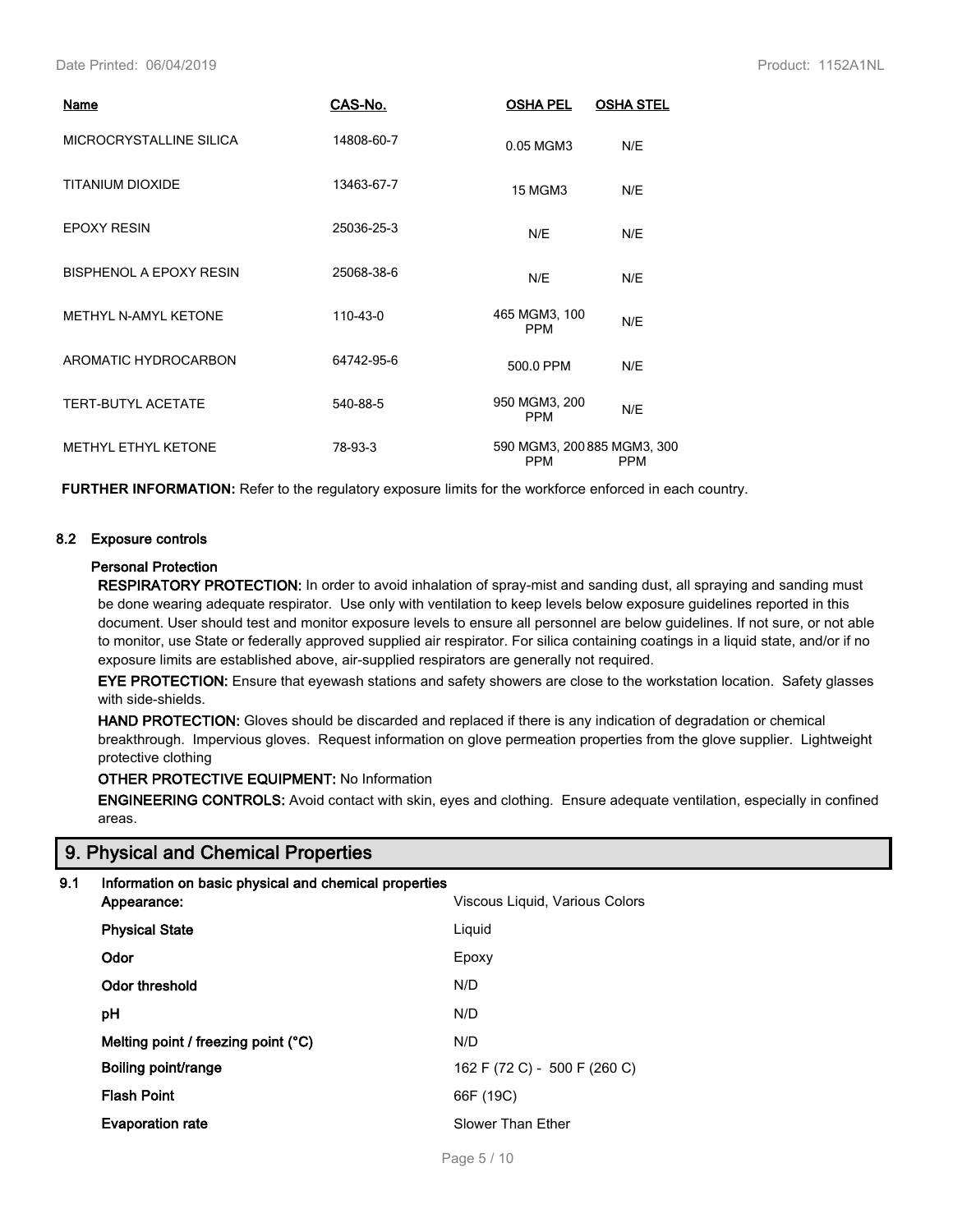|     | Flammability (solid, gas)                              | Not determined   |
|-----|--------------------------------------------------------|------------------|
|     | Upper/lower flammability or explosive<br><b>limits</b> | $0.9 - 13.4$     |
|     | Vapour Pressure, mmHg                                  | N/D              |
|     | Vapour density                                         | Heavier than Air |
|     | <b>Relative density</b>                                | Not determined   |
|     | Solubility in / Miscibility with water                 | N/D              |
|     | Partition coefficient: n-octanol/water                 | Not determined   |
|     | Auto-ignition temperature (°C)                         | Not determined   |
|     | Decomposition temperature (°C)                         | Not determined   |
|     | <b>Viscosity</b>                                       | Unknown          |
|     | <b>Explosive properties</b>                            | Not determined   |
|     | <b>Oxidising properties</b>                            | Not determined   |
| 9.2 | Other information                                      |                  |
|     | VOC Content g/l:                                       | 246              |
|     | Specific Gravity (g/cm3)                               | approx. 1.72     |

# **10. Stability and Reactivity**

## **10.1 Reactivity**

No reactivity hazards known under normal storage and use conditions.

## **10.2 Chemical stability**

Stable under normal conditions.

## **10.3 Possibility of hazardous reactions**

Hazardous polymerisation does not occur.

## **10.4 Conditions to avoid**

Heat, flames and sparks.

## **10.5 Incompatible materials**

Strong oxidizing agents.

## **10.6 Hazardous decomposition products**

Carbon dioxide (CO2), carbon monoxide (CO), oxides of nitrogen (NOx), dense black smoke.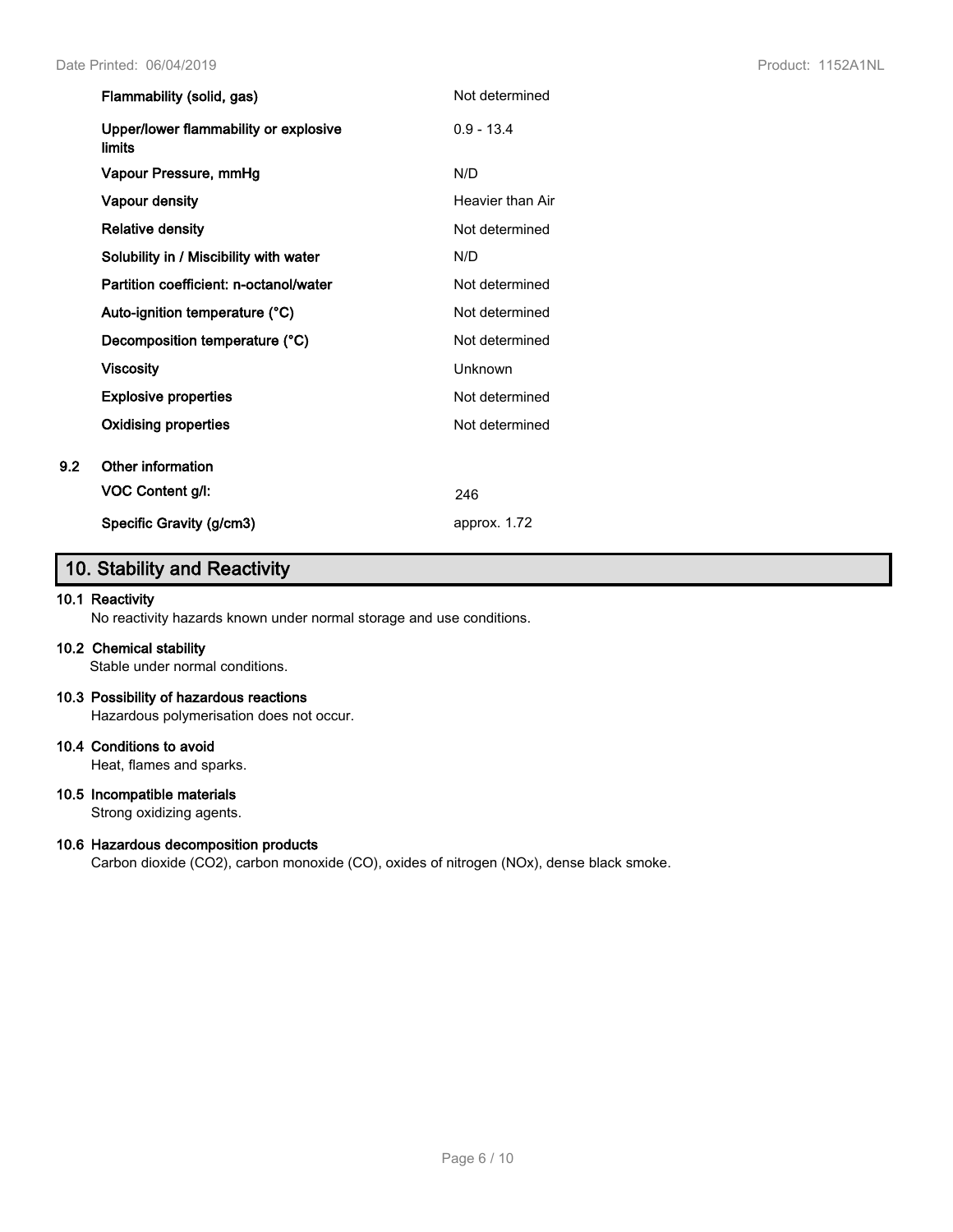# **11. Toxicological Information**

| 11.1 | Information on toxicological effects |                                                |  |  |  |
|------|--------------------------------------|------------------------------------------------|--|--|--|
|      | <b>Acute Toxicity:</b>               |                                                |  |  |  |
|      | Oral LD50:                           | N/D                                            |  |  |  |
|      | <b>Inhalation LC50:</b>              | N/D                                            |  |  |  |
|      | Irritation:                          | Eye Irritation and Skin Irritation, category 2 |  |  |  |
|      | Corrosivity:                         | Unknown                                        |  |  |  |
|      | Sensitization:                       | Skin Sensitizer, category 1                    |  |  |  |
|      | Repeated dose toxicity:              | Unknown                                        |  |  |  |
|      | Carcinogenicity:                     | Carcinogenicity, category 1A                   |  |  |  |
|      | Mutagenicity:                        | Unknown                                        |  |  |  |
|      | <b>Toxicity for reproduction:</b>    | Unknown                                        |  |  |  |
|      | STOT-single exposure:                | <b>Unknown</b>                                 |  |  |  |
|      | STOT-repeated exposure:              | STOT, repeated exposure, category 1            |  |  |  |
|      | <b>Aspiration hazard:</b>            | Unknown                                        |  |  |  |

**If no information is available above under Acute Toxicity then the acute effects of this product have not been tested. Data on individual components are tabulated below:**

| CAS-No.    | <b>Chemical Name</b>       | Oral LD50                   | Dermal LD50                    | Vapor LC50                              | Gas LC50          | Dust/Mist<br>LC50 |
|------------|----------------------------|-----------------------------|--------------------------------|-----------------------------------------|-------------------|-------------------|
| 14808-60-7 | MICROCRYSTALLINE SILICA    | 22500 mg/kg                 | Not Available                  | Not Available                           | 0.000             | 0.000             |
| 13463-67-7 | TITANIUM DIOXIDE           | 25000 mg/kg,<br>oral (rat)  | Not Available                  | Not Available                           | No<br>Information | No<br>Information |
| 25036-25-3 | <b>EPOXY RESIN</b>         | $>2000$ mg/kg,<br>oral, rat | $>2000$ mg/kg,<br>dermal, rat  | Not Available                           | 0.000             | 0.000             |
| 25068-38-6 | BISPHENOL A EPOXY RESIN    | 11400 mg/kg,<br>rat, oral   | 23000 mg/kg,<br>dermal, rabbit | $>20$ mL/kg<br>skin,<br>sensitizer      |                   |                   |
| 110-43-0   | METHYL N-AMYL KETONE       | 1670 mg/kg<br>rat oral      | Not Available                  | 2000 ppm, 4<br>hours                    | 0.000             | 0.000             |
| 64742-95-6 | AROMATIC HYDROCARBON       | 4700 mg/kg,<br>oral, rat    | Not Available                  | 3670 ppm/8<br>hours, rat,<br>inhalation | 0.000             | 0.000             |
| 540-88-5   | <b>TERT-BUTYL ACETATE</b>  | 3160 mg/kg,<br>oral, rat    | Not Available                  | 4000 ppm/6<br>hours, rat<br>inhalation  | 0.000             | 0.000             |
| 78-93-3    | <b>METHYL ETHYL KETONE</b> | 2194 mg/kg<br>rat, oral     | Not Available                  | 34.5 mg/L/ 4<br>hour rat.<br>inhalation | 0.000             | 0.000             |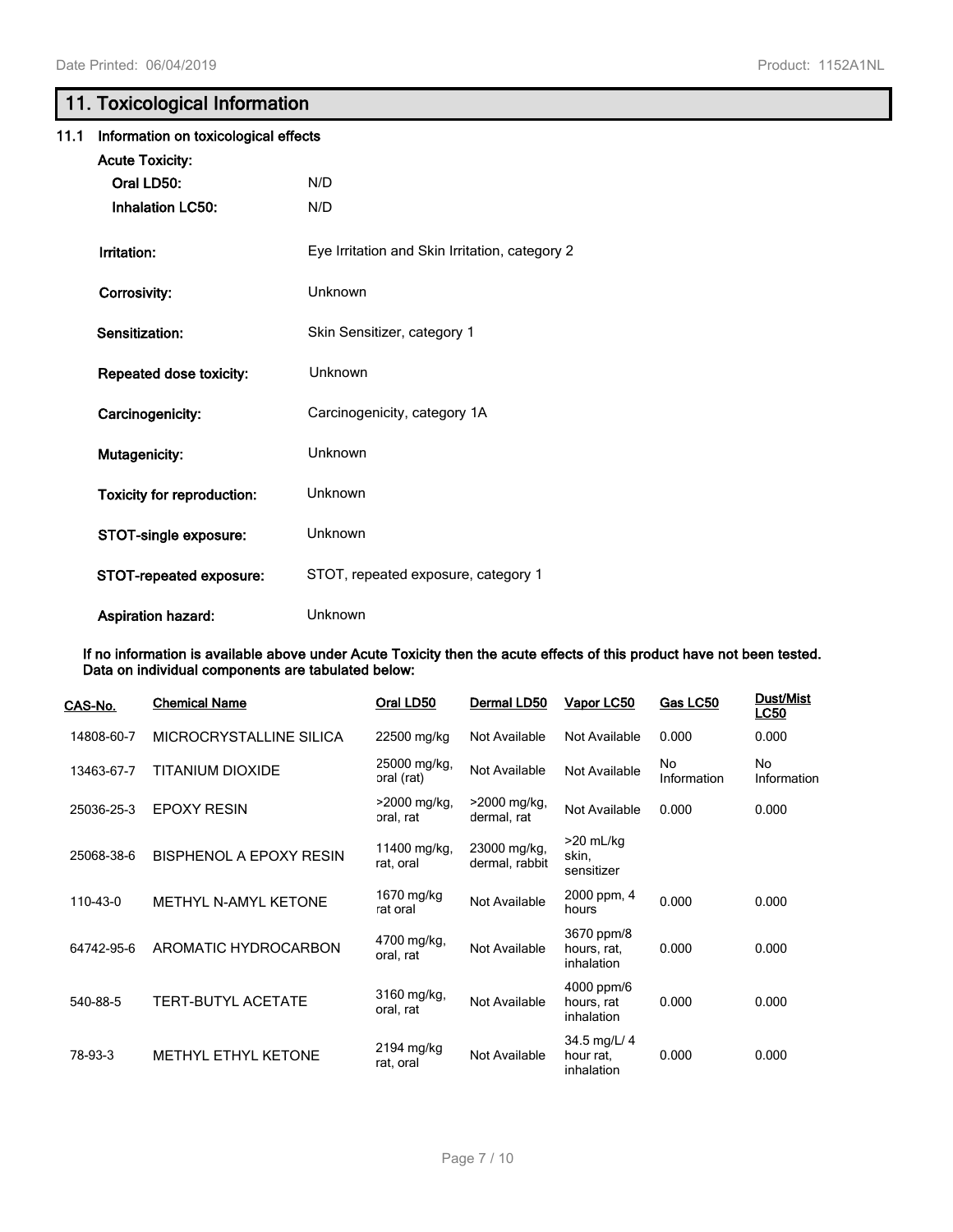### **Additional Information:**

This product contains silica which is classified by IARC as a known human carcinogen (Group 1). Crystalline silica is known to cause silicosis. The classification(s) is/are relevant when exposed to these respirable substances in dust or powder form only, including cured product that is subject to sanding, grinding, cutting, or other surface preparation activities.

|          |                                               | 12. Ecological Information          |                |                                                                                    |                 |                                         |  |  |
|----------|-----------------------------------------------|-------------------------------------|----------------|------------------------------------------------------------------------------------|-----------------|-----------------------------------------|--|--|
| 12.1     | Toxicity:                                     |                                     |                |                                                                                    |                 |                                         |  |  |
|          |                                               | EC50 48hr (Daphnia):                | Unknown        |                                                                                    |                 |                                         |  |  |
|          |                                               | IC50 72hr (Algae):                  | Unknown        |                                                                                    |                 |                                         |  |  |
|          |                                               | LC50 96hr (fish):                   | Unknown        |                                                                                    |                 |                                         |  |  |
|          |                                               | 12.2 Persistence and degradability: | <b>Unknown</b> |                                                                                    |                 |                                         |  |  |
| 12.3     |                                               | <b>Bioaccumulative potential:</b>   | Unknown        |                                                                                    |                 |                                         |  |  |
| 12.4     |                                               | Mobility in soil:                   | Unknown        |                                                                                    |                 |                                         |  |  |
| 12.5     | <b>Results of PBT and vPvB</b><br>assessment: |                                     |                | The product does not meet the criteria for PBT/VPvB in accordance with Annex XIII. |                 |                                         |  |  |
| 12.6     |                                               | Other adverse effects:              | Unknown        |                                                                                    |                 |                                         |  |  |
| CAS-No.  |                                               | <b>Chemical Name</b>                |                | <b>EC50 48hr</b>                                                                   | IC50 72hr       | <b>LC50 96hr</b>                        |  |  |
|          | 14808-60-7                                    | MICROCRYSTALLINE SILICA             |                | No information                                                                     | No information  | No information                          |  |  |
|          | 13463-67-7                                    | <b>TITANIUM DIOXIDE</b>             |                | No information                                                                     | No information  | No information                          |  |  |
|          | 25036-25-3                                    | <b>EPOXY RESIN</b>                  |                | No information                                                                     | No information  | No information                          |  |  |
|          | 25068-38-6                                    | <b>BISPHENOL A EPOXY RESIN</b>      |                | 2.1 mg/l (daphnia)                                                                 | 11 mg/l (algae) | $1.3$ mg/l (fish)                       |  |  |
| 110-43-0 |                                               | <b>METHYL N-AMYL KETONE</b>         |                | No information                                                                     | No information  | 126 - 137 mg/L - Pimephales<br>promelas |  |  |
|          | 64742-95-6                                    | AROMATIC HYDROCARBON                |                | No information                                                                     | No information  | No information                          |  |  |
| 540-88-5 |                                               | <b>TERT-BUTYL ACETATE</b>           |                | No information                                                                     | No information  | No information                          |  |  |
| 78-93-3  |                                               | <b>METHYL ETHYL KETONE</b>          |                | 308 mg/l (Daphnia<br>magna)                                                        | No information  | 2993 mg/l (Pimephales<br>promelas)      |  |  |

## **13. Disposal Considerations**

**13.1 WASTE TREATMENT METHODS:** Do not burn, or use a cutting torch on, the empty drum. If recycling is not practicable, dispose of in compliance with local regulations. Dispose of in accordance with local regulations. Empty containers should be taken to an approved waste handling site for recycling or disposal.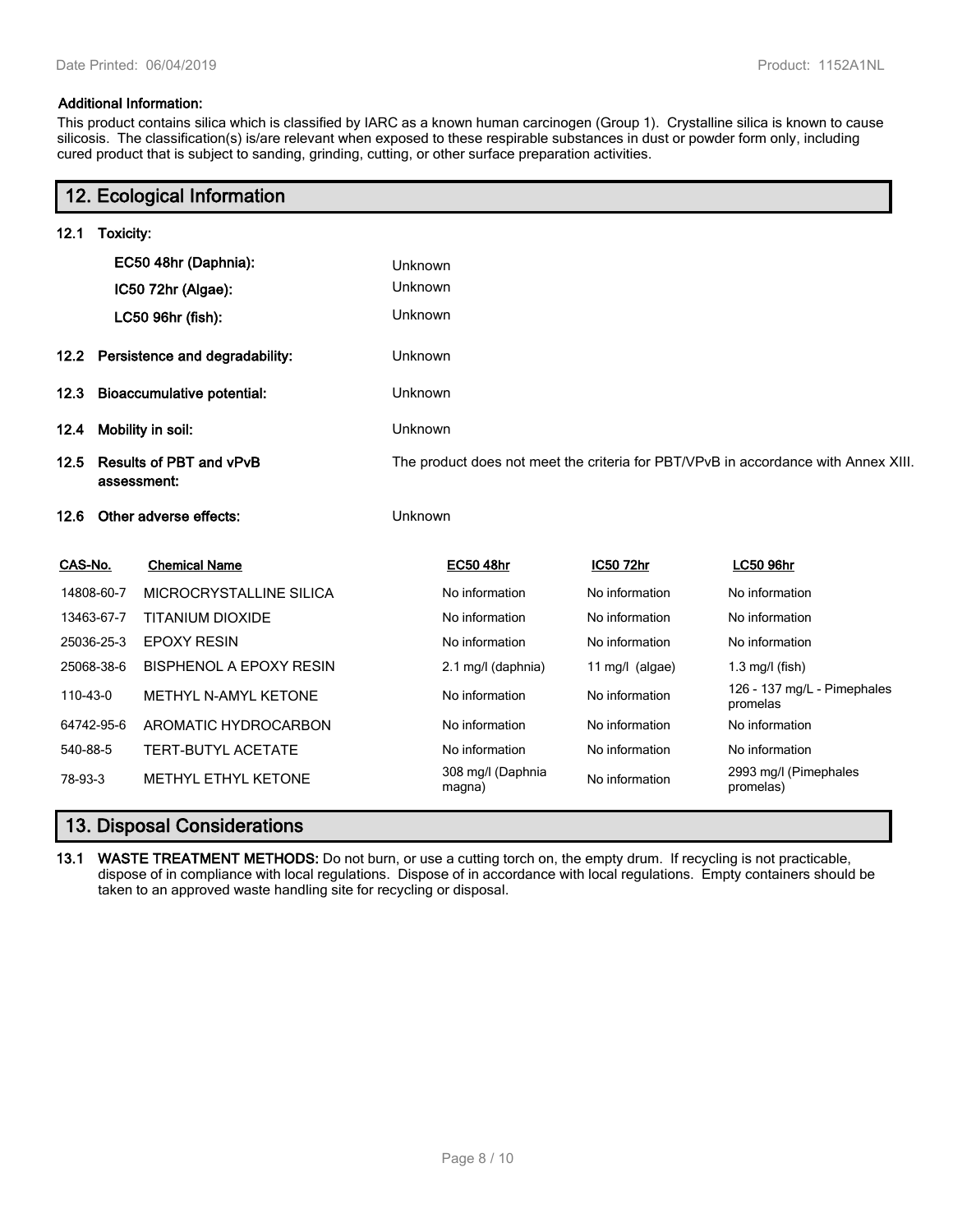## **14. Transport Information**

| 14.1 | UN number                                                                   | UN1263      |
|------|-----------------------------------------------------------------------------|-------------|
| 14.2 | UN proper shipping name                                                     | Paint       |
|      | <b>Technical name</b>                                                       | N/A         |
| 14.3 | Transport hazard class(es)                                                  | 3           |
|      | Subsidiary shipping hazard                                                  | N/A         |
| 14.4 | Packing group                                                               | Ш           |
| 14.5 | <b>Environmental hazards</b>                                                | Unknown     |
| 14.6 | Special precautions for user                                                | Unknown     |
|      | EmS-No.:                                                                    | $F-E$ , S-E |
| 14.7 | Transport in bulk according to Annex II<br>of MARPOL 73/78 and the IBC code | Unknown     |

## **15. Regulatory Information**

**15.1 Safety, health and environmental regulations/legislation for the substance or mixture:**

## **U.S. Federal Regulations: As follows -**

## **CERCLA - Sara Hazard Category**

This product has been reviewed according to the EPA 'Hazard Categories' promulgated under Sections 311 and 312 of the Superfund Amendment and Reauthorization Act of 1986 (SARA Title III) and is considered, under applicable definitions, to meet the following categories:

Flammable (gases, aerosols, liquids, or solids), Carcinogenicity, Skin Corrosion or Irritation, Respiratory or Skin Sensitization, Serious eye damage or eye irritation, Specific target organ toxicity (single or repeated exposure)

#### **Sara Section 313:**

This product contains the following substances subject to the reporting requirements of Section 313 of Title III of the Superfund Amendment and Reauthorization Act of 1986 and 40 CFR part 372:

## **Chemical Name CAS-No.**

No Sara 313 components exist in this product.

## **Toxic Substances Control Act:**

All components of this product are either listed on the TSCA Inventory or are exempt.

This product contains the following chemical substances subject to the reporting requirements of TSCA 12(B) if exported from the United States:

## **Chemical Name CAS-No.**

No TSCA 12(b) components exist in this product.

## **U.S. State Regulations: As follows -**

## **New Jersey Right-to-Know:**

The following materials are non-hazardous, but are among the top five components in this product.

| <b>Chemical Name</b> | CAS-No.    |
|----------------------|------------|
| <b>BARITE</b>        | 13462-86-7 |
| TALC                 | 14807-96-6 |

## **Pennsylvania Right-To-Know**

The following non-hazardous ingredients are present in the product at greater than 3%.

## **Chemical Name CAS-No.**